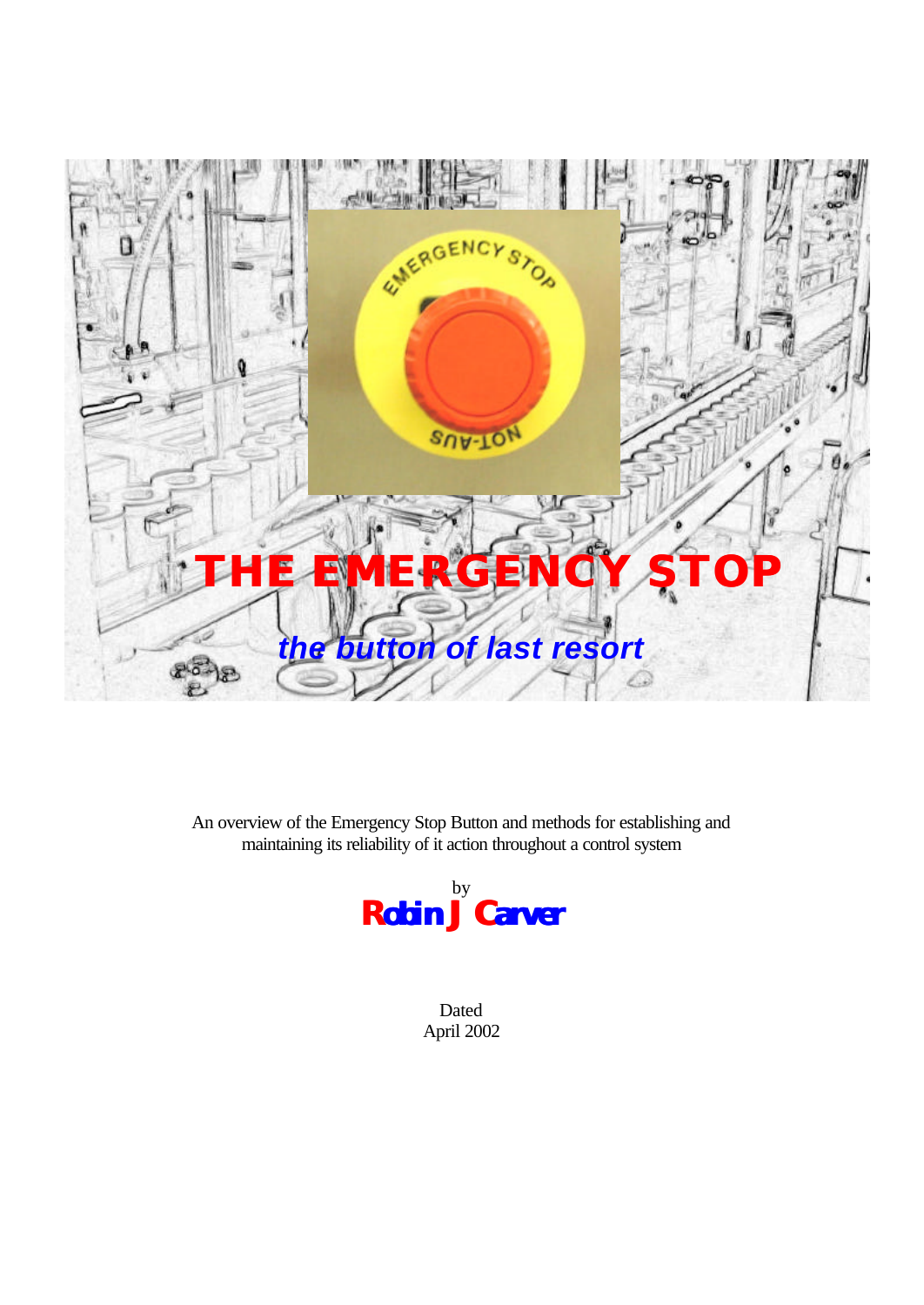# *THE EMERGENCY STOP the button of last resort*

An overview of the Emergency Stop Button and methods for establishing and maintaining its reliability of it action throughout a control system

> by Robin J Carver

> > Dated April 2002

## *Robin J Carver*

108 Carlton Road Bilton RUGBY Warwickshire UK CV22 7PE Tel: Int + 44 (0) 1788 33 66 81 Fax: Int + 44 (0) 1788 33 66 82 Email: robincarver@dial1.co.uk Website: www.robin-carver.com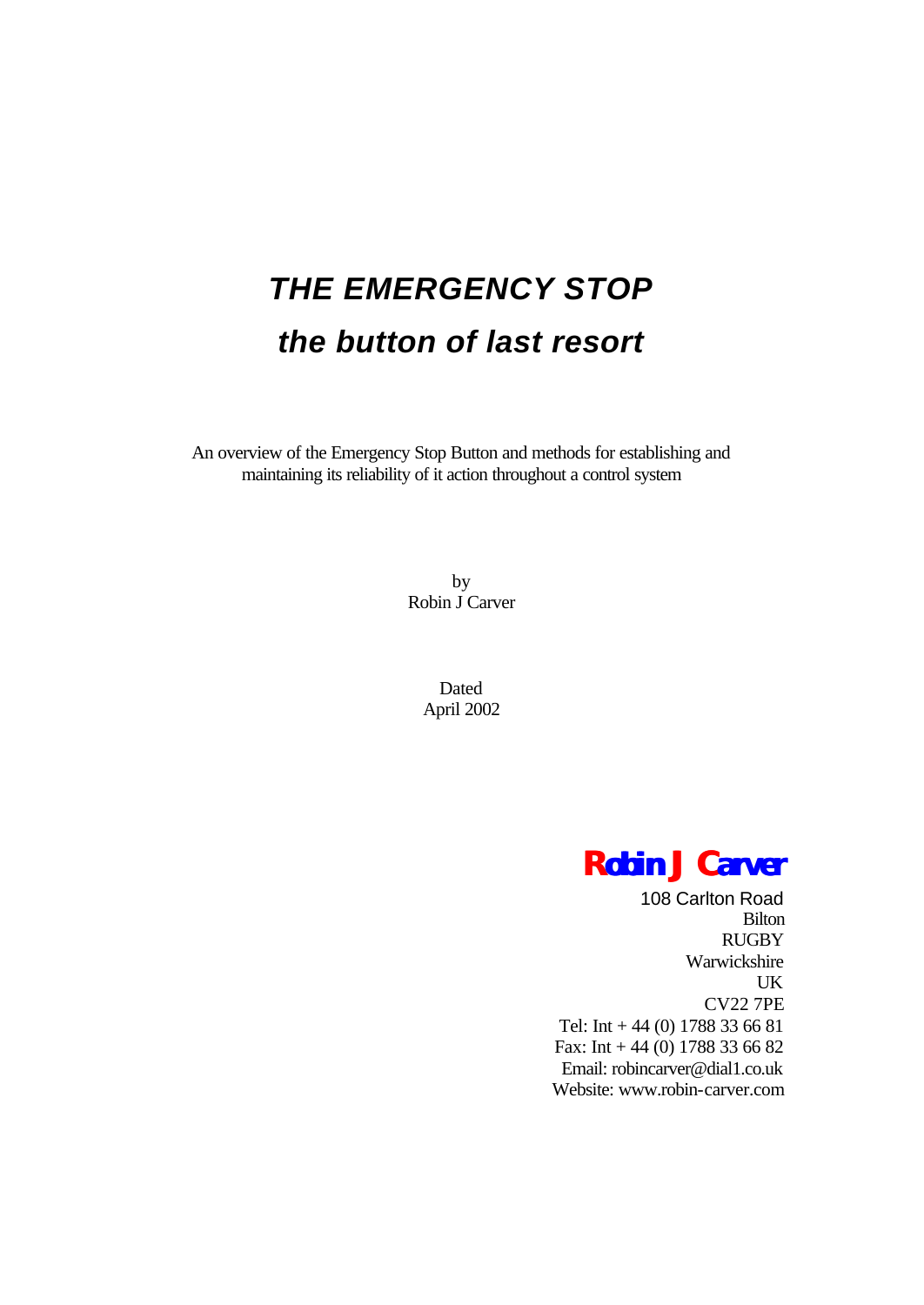## *THE EMERGENCY STOP* the button of last resort

#### **SAFE DESIGN**

When considering the design of any machine it is important to eliminate as many hazards as possible and by doing so negating the need for any additional safety measures. However, most machines are not as simple as that and there will undoubtedly be hazards that cannot be eliminated. For hazards that cannot be reasonably removed or limited by design, protective guards (or similar safeguards) are required. These guards may be reinforced by interlocking devices, direct mechanical guard locking and/or control system linked, to affirm the guard's integrity. The design of the control system should be such that proximity to the hazard is restricted, typically by requiring two hand control or perimeter monitoring (light curtains etc.). Where the operational requirements of the machine leave hazards exposed or to reinforce other safeguards, then display notices in the form of text, words, signal, symbols, diagrams, etc., and, importantly, training and instructions. Poetically described as *"warn & inform"*.

Having refined the design to reduce the risks to a practical minimum and provided all the safety information possible, the machine is safe for all the foreseen safety incidents.

> **But what about the un-foreseen incidents? This is what the Emergency Stop button is for!**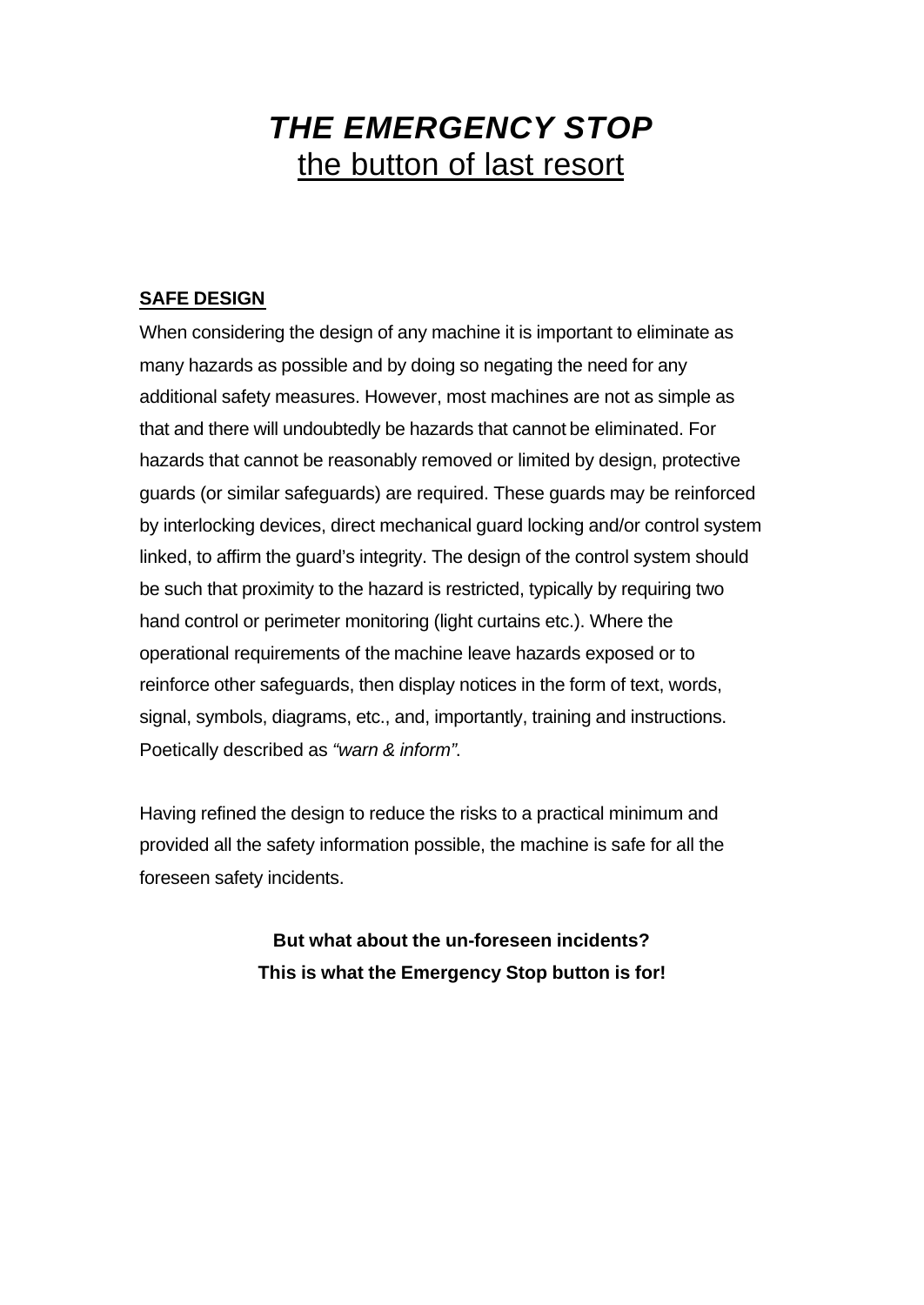## **EMERGENCY STOP ACTUATOR**

When required the emergency stop must be accessible, recognisable and must work, reliably and safely.

It may not be a button. It could be a grab wire, rope, bar or handle and in some specific applications, a foot pedal without a protective cover or a combination of devises.

Whatever actuations are used they must be accessible to all who may have to operate them and their location should be obvious.

#### Location

They should be positioned for easy access by the operator or anyone who may need to use them, however, they should not be located where their use could endanger the user. Remember that the person using the emergency stop may not necessarily be the person in danger! It may, therefore, be prudent to position an emergency stop near an adjacent machine, or machine zone in the case of a complex system, giving the neighbouring operator the opportunity to stop the machine if the operator gets into trouble. Where this is done, the zone of effectiveness of the Emergency Stop must be clearly indicated to avoid confusion.

#### Presentation

The colour, and action of the emergency stop actuator is clearly defined in BS EN 418. It should be red and, as far as is practicable on a yellow background. An emergency stop button must be of a mushroom style.

#### Action

Emergency stop devices should meet the requirements defined by BS EN 418 and BS EN 60947-5-5. In common with all other actuators the emergency stop operation should result in it mechanically "latched in" and not "delatching" until the device itself has been reset. Without exception operation of the emergency stop should result in the "de-energisation" of the emergency stop control circuit. This must be achieved through opening of the contacts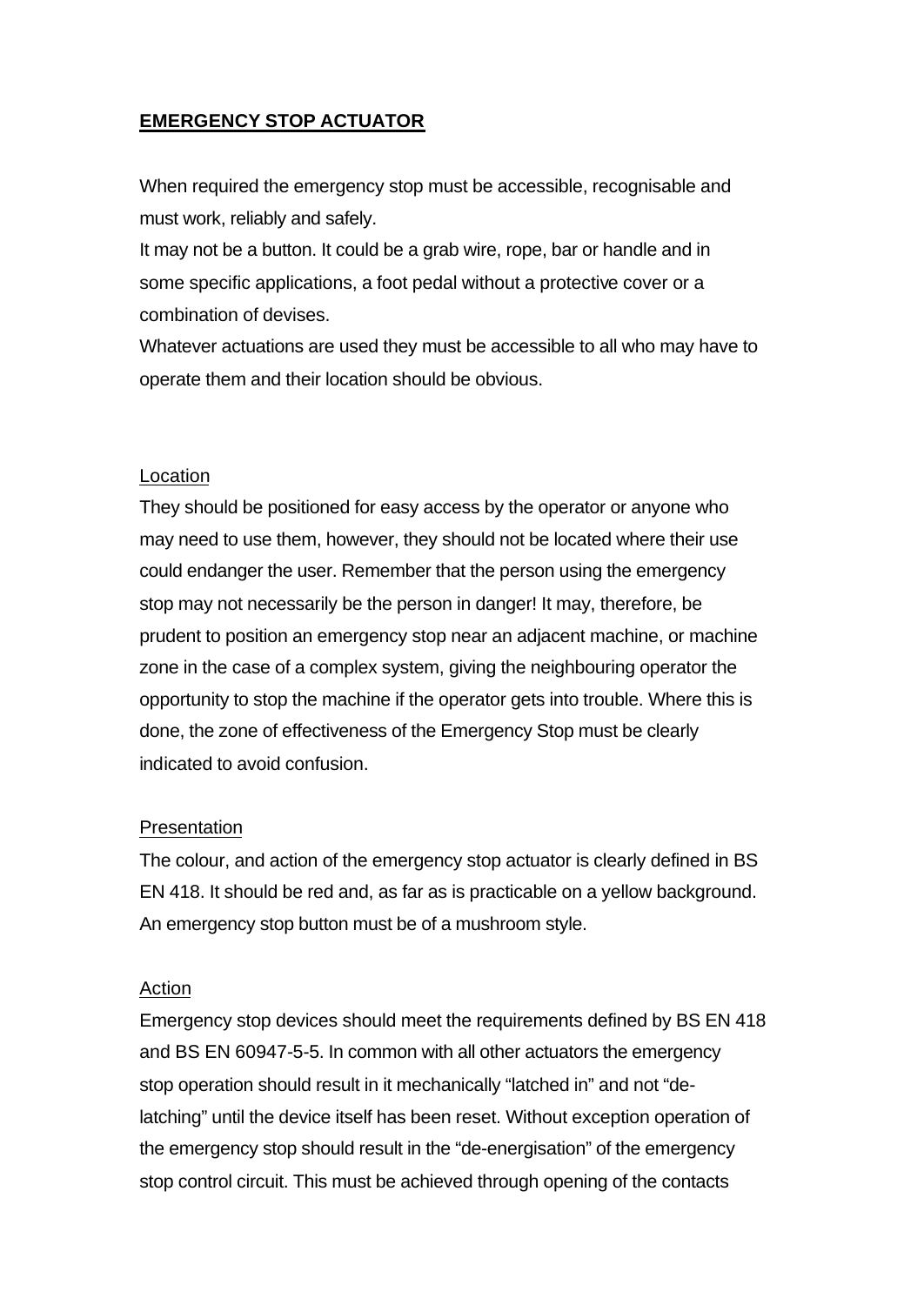and "positive mode operation" where the contact separation must be as a direct result of the movement of the switch actuator. Emergency Stop buttons using detachable contact blocks should be configured such that the contact will open should the contact block become detached ensuring Fail Safe operation.

The resetting of the emergency stop device itself must not allow the machine to a restart.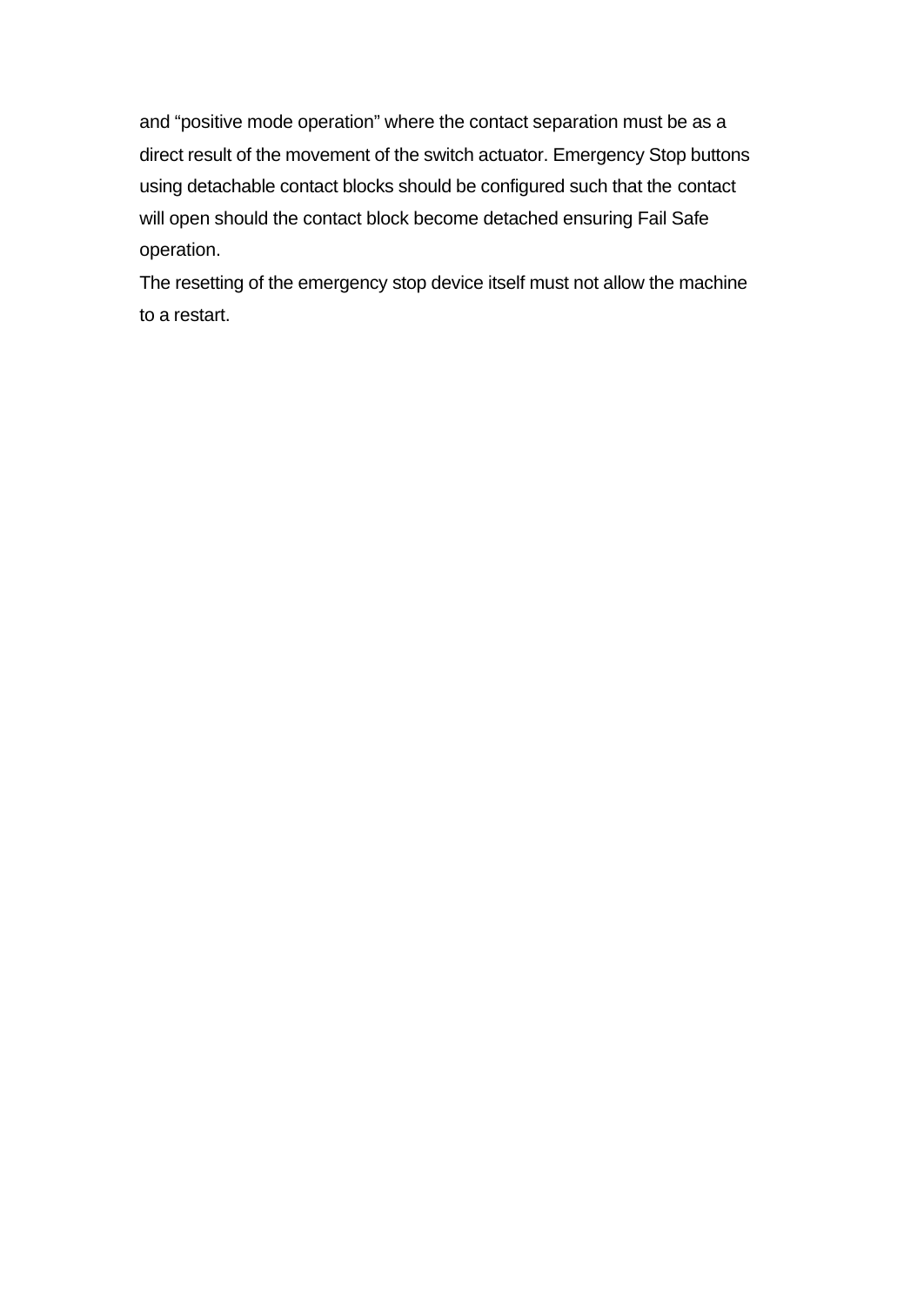## **THE EMERGENCY STOP SYSTEM**

The design of the emergency stop system should take into account that, hopefully, it will be used very infrequently but it must be available and ready for operation at all times.

#### Operation in an emergency

The nature and operation of the machine must be considered.

- Is it safe to have the emergency stop system cut the power to the machine drives and actuators? This may result in the hazard "freefalling" leading to a more dangerous situation.
- Should the system actuate a brake or clamp?
- Would stopping the machine in position result in a worsening of an injury?
- Should the system allow the machine to continue on or reverse to a safe position?

BS EN 418 categorizes these considerations and BS EN 60204 further refines these as follows:-

#### *Stop category 0:-*

Uncontrolled stop -- stopping by immediate removal of power to the machine actuator(s), all brakes and/or mechanical stopping devices being applied.

#### *Stop category 1:-*

Controlled stop -- with power available to the machine actuator(s) to achieve the stop and then removal of the power when the stop is achieved.

#### *Stop category 2:-*

Controlled stop -- with power left available to the machine actuator(s).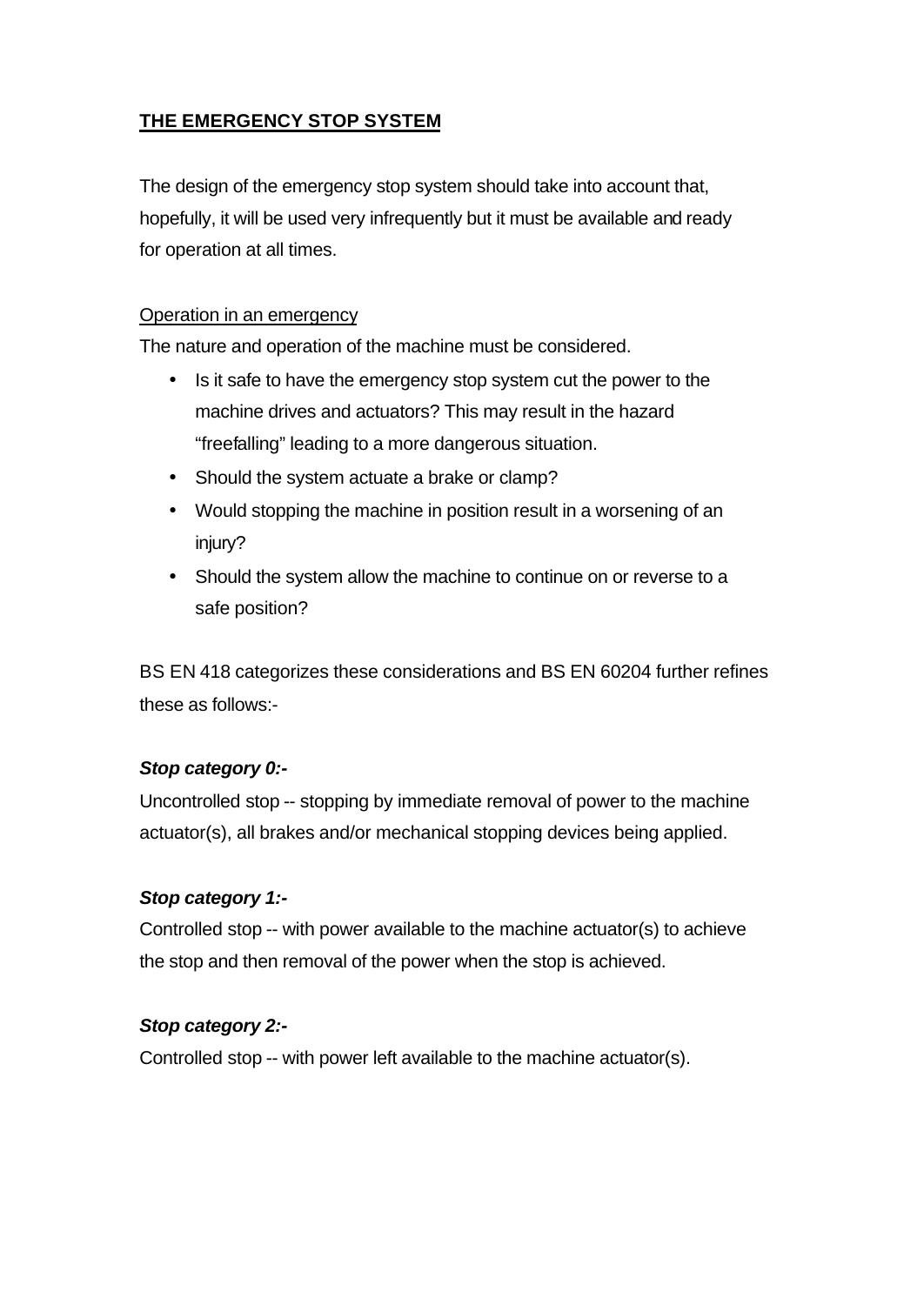#### System integrity

The integrity of the system and its ability to resist faults requires consideration.

## *Positively Driven Contacts*

The use of "positively driven" contacts in buttons, relays and contactors (also known as "forced guidance") is common and needs some clarification. These terms mean that all device contacts, in a set of contacts, must be mechanically linked in a manner that prevents abnormal operation; contacts must switch together or not at all. For example, if one set of contacts has welded (due to external circuit overload) it is impossible for the normally open and normally closed contacts in a set to be simultaneously conducting. Therefore, a safety system can employ simple logical tests, which rely on the relay's predictable performance.

## *Electronic or programmable electronic systems*

With the exception of very sophisticated Programmable Electronic Safety Systems as defined in BS EN 61508, electronic, PLC or computer systems are not considered to be acceptable as safety systems. The safety system must be external and supervisory to any such systems and in accordance with BS EN 60204-1 section 9 must be hard-wired with final removal of power to actuators by means of electromechanical components.

#### *BS EN954 Categories*

With regard to determining the integrity of the Emergency Stop system overall; BS EN954 lists five categories of fault integrity determined by the following factors :-

- the severity of any possible injury
- the frequency and exposure to the hazard and
- the possibility of avoiding the hazard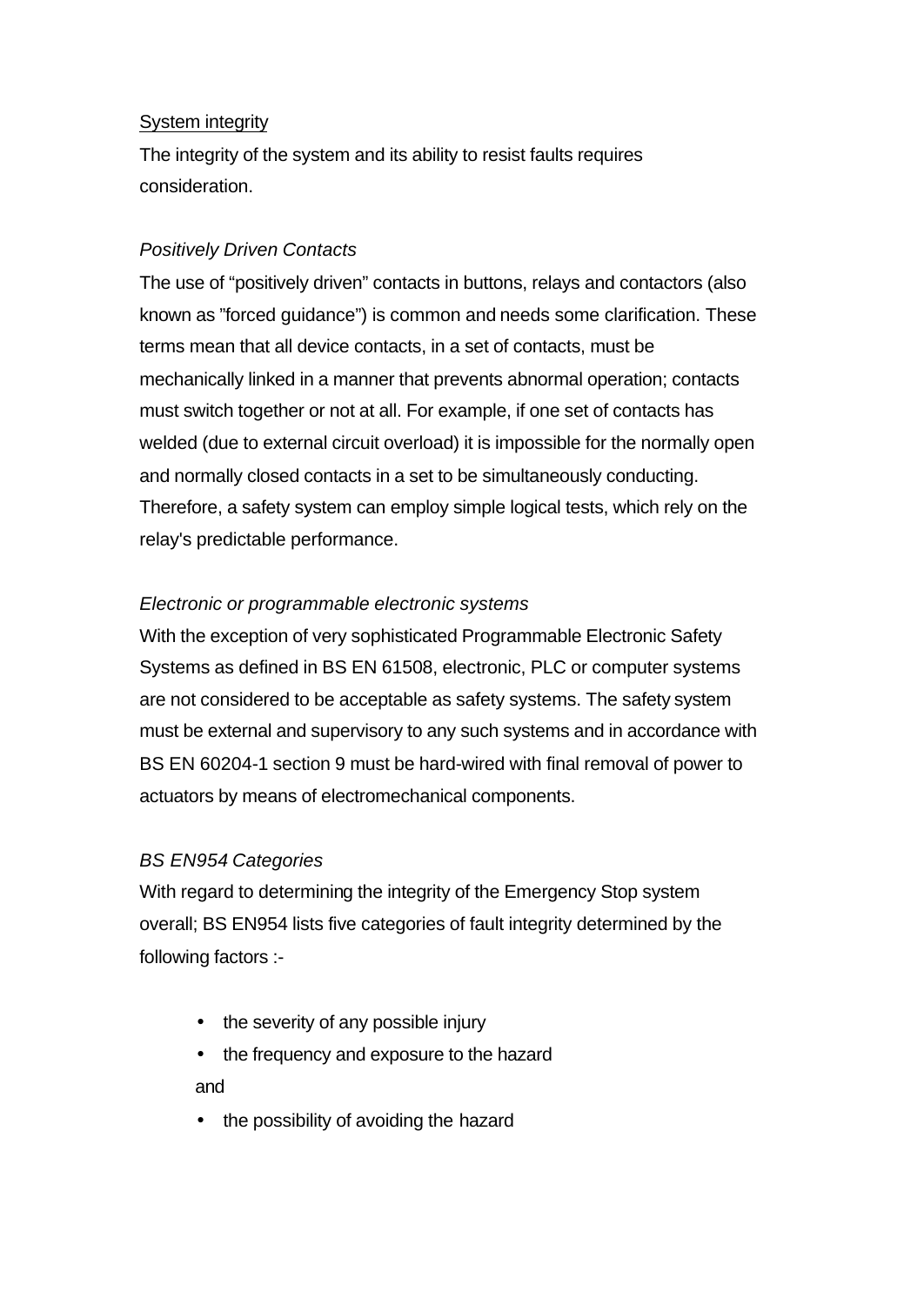The five categories range from the simplest category "B" through to category "1" up to category "4" this being the most stringent in acknowledgment of the higher risk anticipated.

British Standard publishes a category assessment chart in BS EN 954-1 based on the factors above.

The following assessment chart extracted from BS EN 954-1 determines the category.



Key

| S <sub>1</sub> | Severity of injury – Slight (i.e. cut or bruise)                            |
|----------------|-----------------------------------------------------------------------------|
| S <sub>2</sub> | Severity of injury – Serious (i.e. hospital treatment to fatal)             |
| F <sub>1</sub> | Frequency of exposure to hazard – seldom or often but short exposure        |
| F <sub>2</sub> | Frequency of exposure to hazard – continuous or frequent with long exposure |
| <b>P1</b>      | Possibility of avoiding hazard – possible or slow moving hazard             |
| P <sub>2</sub> | Possibility of avoiding hazard – not possible or fast moving hazard         |
| ⊗              | Possible category requiring further measures                                |
| $\boxtimes$    | Preferred category                                                          |
| √⊠             | Measures exceeding requirements for risk involved                           |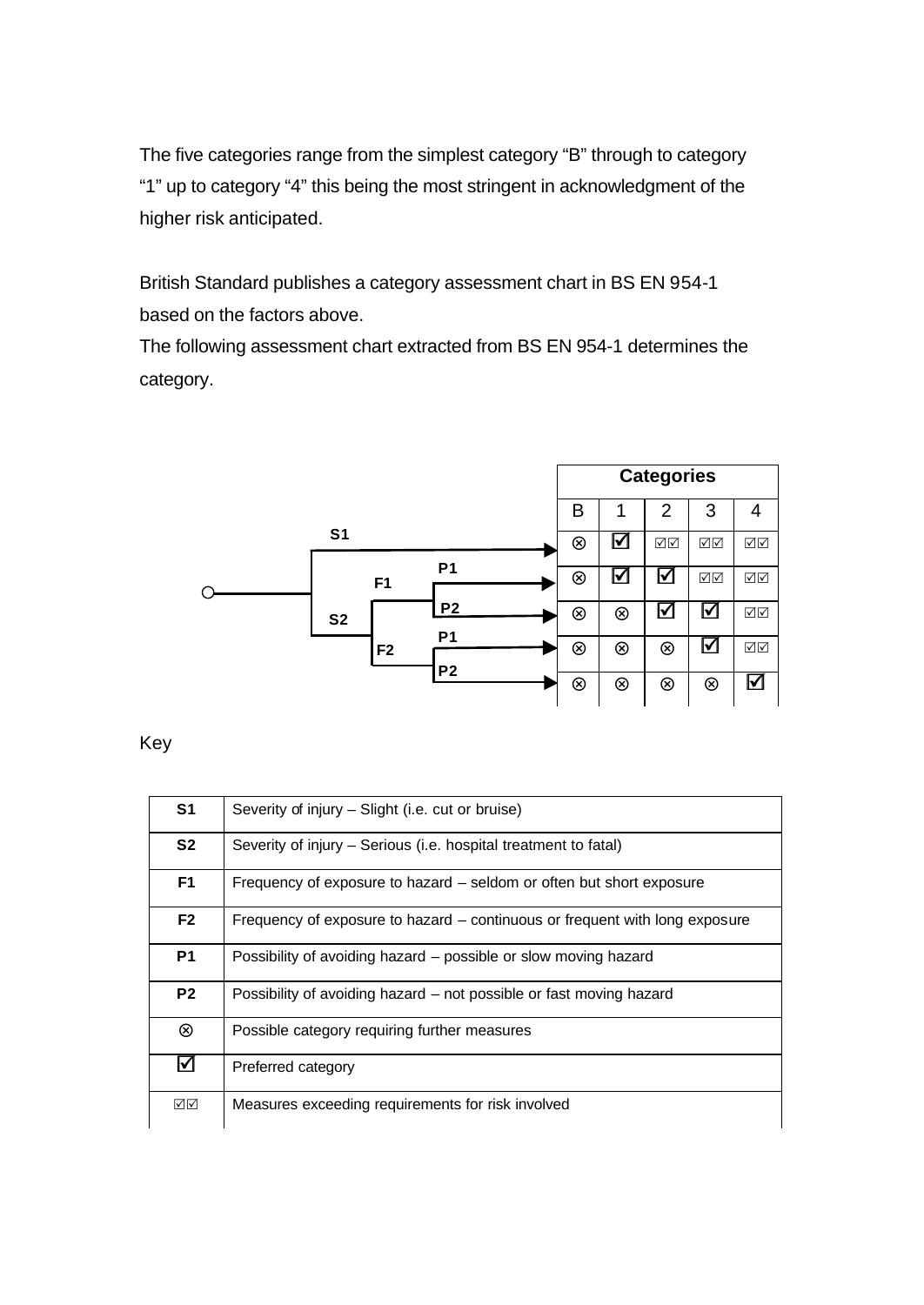## *Category B*

The least demanding category, applicable in general to low risk "domestic" type equipment and hand tools. Here a single fault may lead to a loss of the safety function. Notwithstanding, the component parts of the control system must be suitable for the application and must be able to withstand the expected stresses and anticipated uses.

#### Example of a Category B circuit



This simplified example illustrates a Category B Stop Circuit using a spring actuated control contact, de-energising the motor in an emergency. Any failure of the control switch spring or break-up of the switch could prevent the motor from stopping.

Generally, these would be "plugged in" powered devices and if they failed to switch off then the plug would be "pulled" by the user. The only practical way to detect faults is by inspection and test.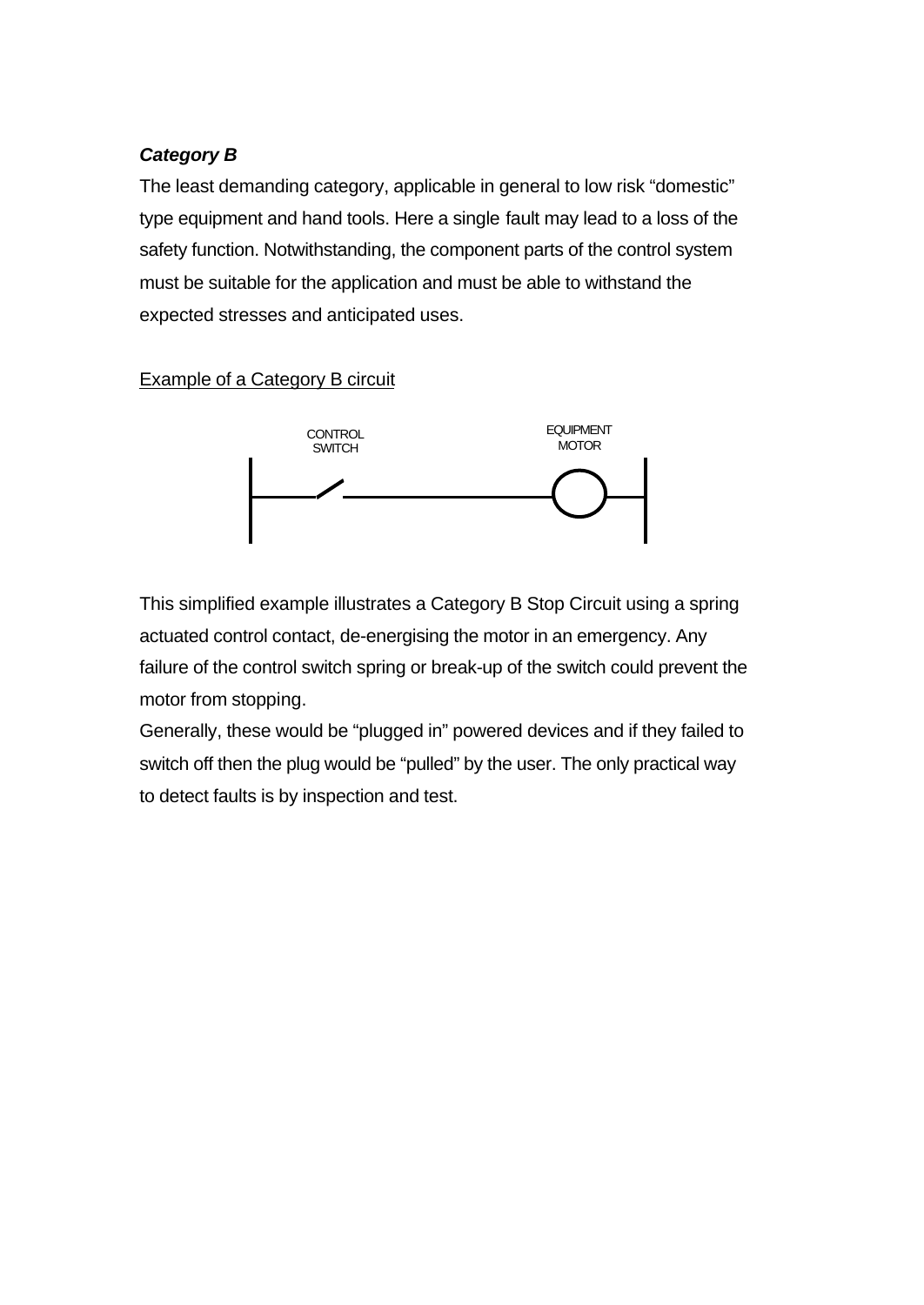As with Category B, a single fault may lead to a loss of the safety function but the design must employ well proven components and principles. Use of components that have been life tested, have positive mode operation and a known and appropriate failure characteristic would be expected.

Arguably, Category 1 would be the minimum level of system integrity used for industrial equipment.

#### Example of a Category 1 circuit



This simplified example illustrates a Category 1 Emergency Stop Circuit using a "positively driven" emergency stop contact, de-energising the Final Control relay in an emergency. By using an approved Emergency Stop button the device should be reliable, the Final Control Relay, however, may have been subjected to loading stresses and its contact could weld closed. A positively driven relay may be capable of breaking light welding, however, a spring driven type probably will not.

In common with Category B, these would be "plugged in" powered devices and if they failed to switch off then the plug would be "pulled" by the user. Again the only practical way to detect faults is by inspection and test.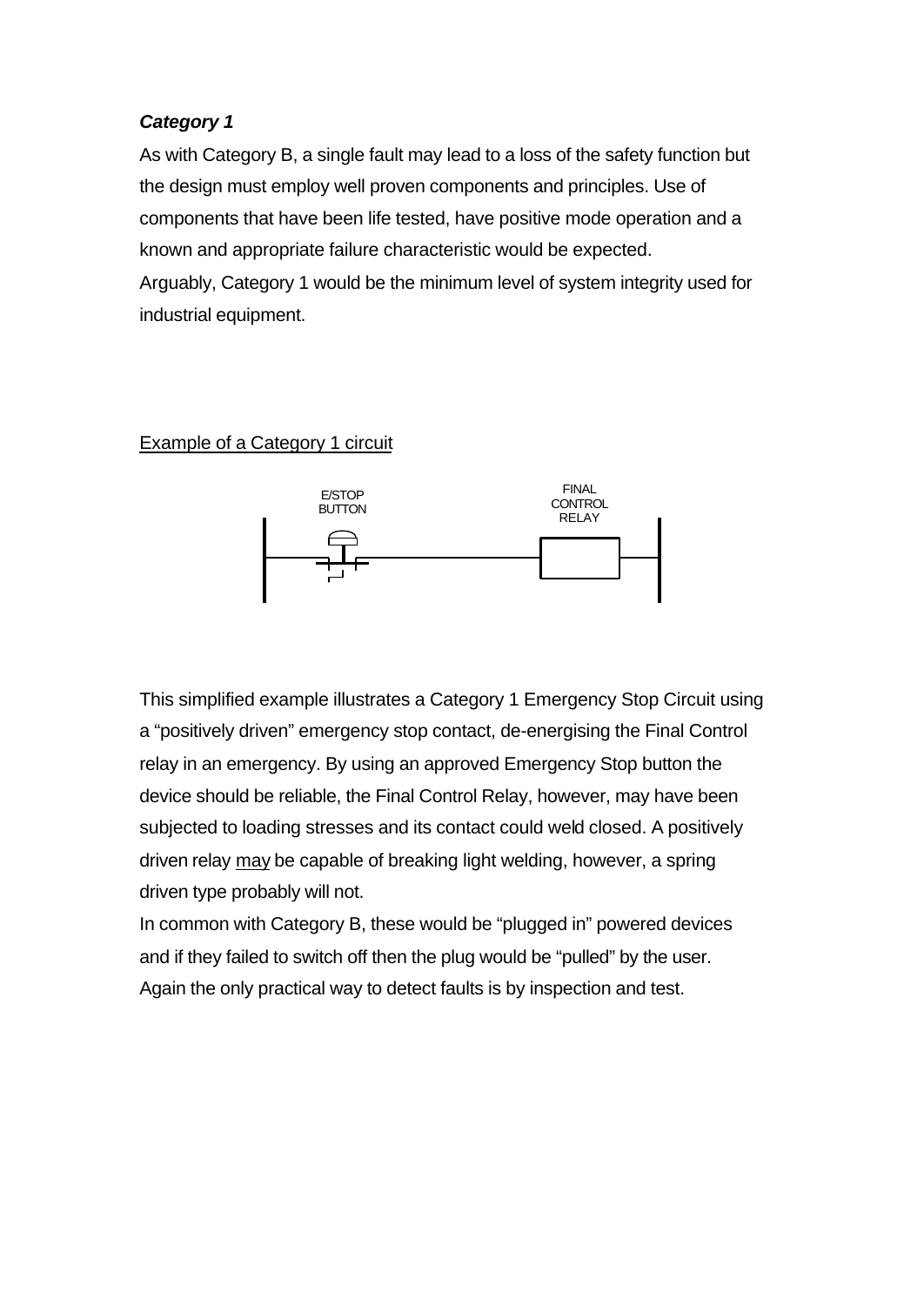As with Category 1, the design must employ well proven components and principles but in addition a functional check of the safety system must be performed as the machine commences operation and, if possible, periodically during operation.



Example of a Category 2 circuit

The simplified example above illustrates a Category 2 Emergency Stop system employs a functional check of the safety monitoring the action of the Final Control relay "C". Both relays (ER & C) must be "positive driven" types ensuring that if the main load contacts "weld" the other contacts will be held in the matching position allowing the system to detect the failure. (Note: The auxiliary contact of relay "C" must be a directly operated contact of the relay, not an "add-on" auxiliary as they can be removed and may not correctly represent the action of the device.) On powering up the system the Emergency Stop button must be de-latched and the Emergency Stop Reset button must be pressed. If the Final Control relay has failed during the last operation C/aux will be open and the system will not be allowed to reset. With a Category 2 system, a routine of regular testing is essential and this should be included into the Instruction Manual and as a notice on the machine.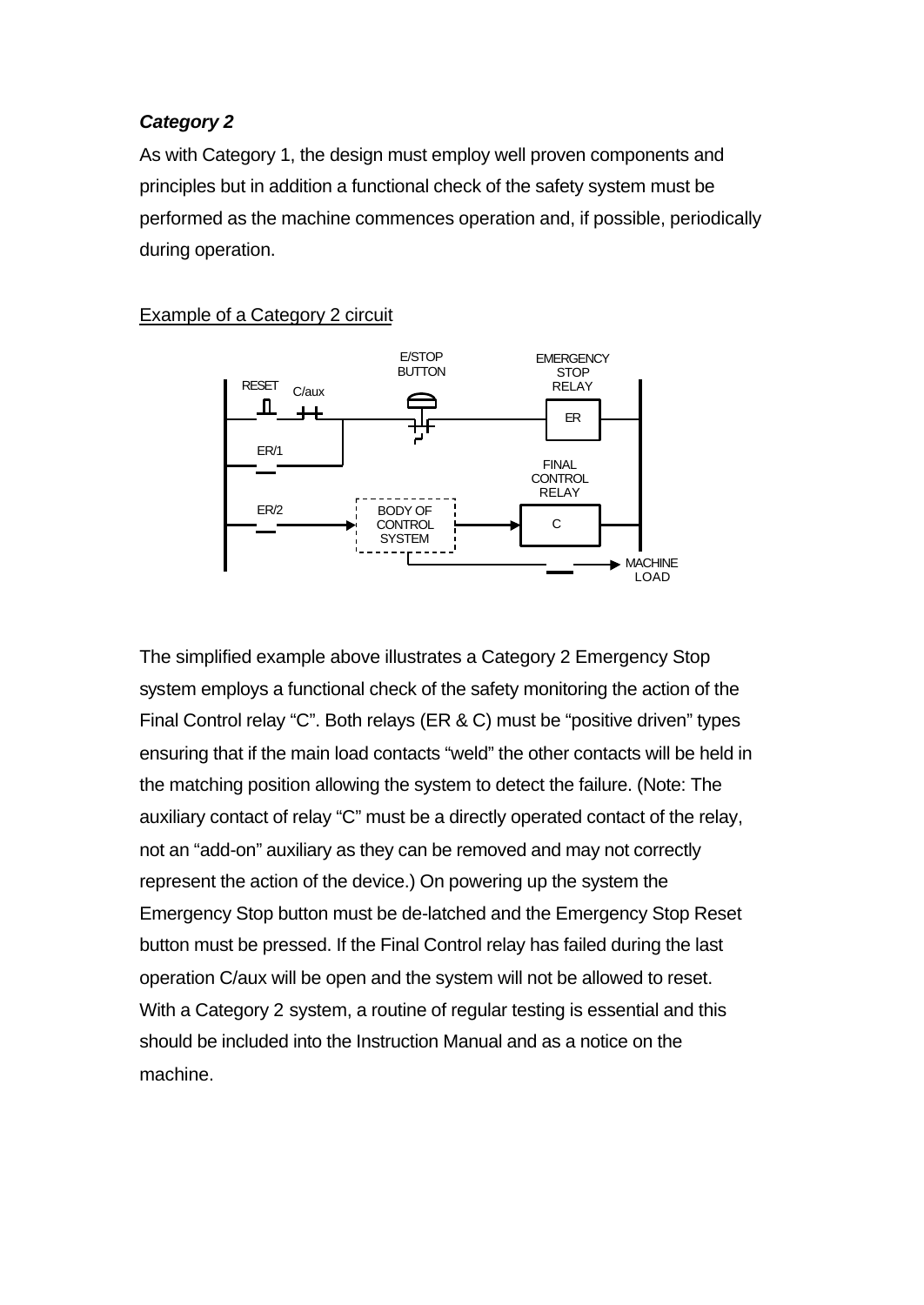All that applies to Category 2 applies to Category 3 plus the requirement that a single fault in the safety system shall not create any loss of safety. This means that not all faults need be detected and that an accumulation of faults could still cause a loss of safety.



The simplified example above illustrates a Category 3 Emergency Stop system similar to Category 2 it employs "positive driven" relays and a functional check of the action of the Final Control relays. The requirement is that a single fault should not create a loss of safety. To this end some device redundant systems are employed. The Emergency Stop button has two independent sets of contacts each controlling two Emergency Stop relays (ERA & ERB). To allow the system to operate both relays must be energised. A failure of one of the Emergency Stop button contacts in the closed position, whilst not being detected, would not result in the Emergency Stop function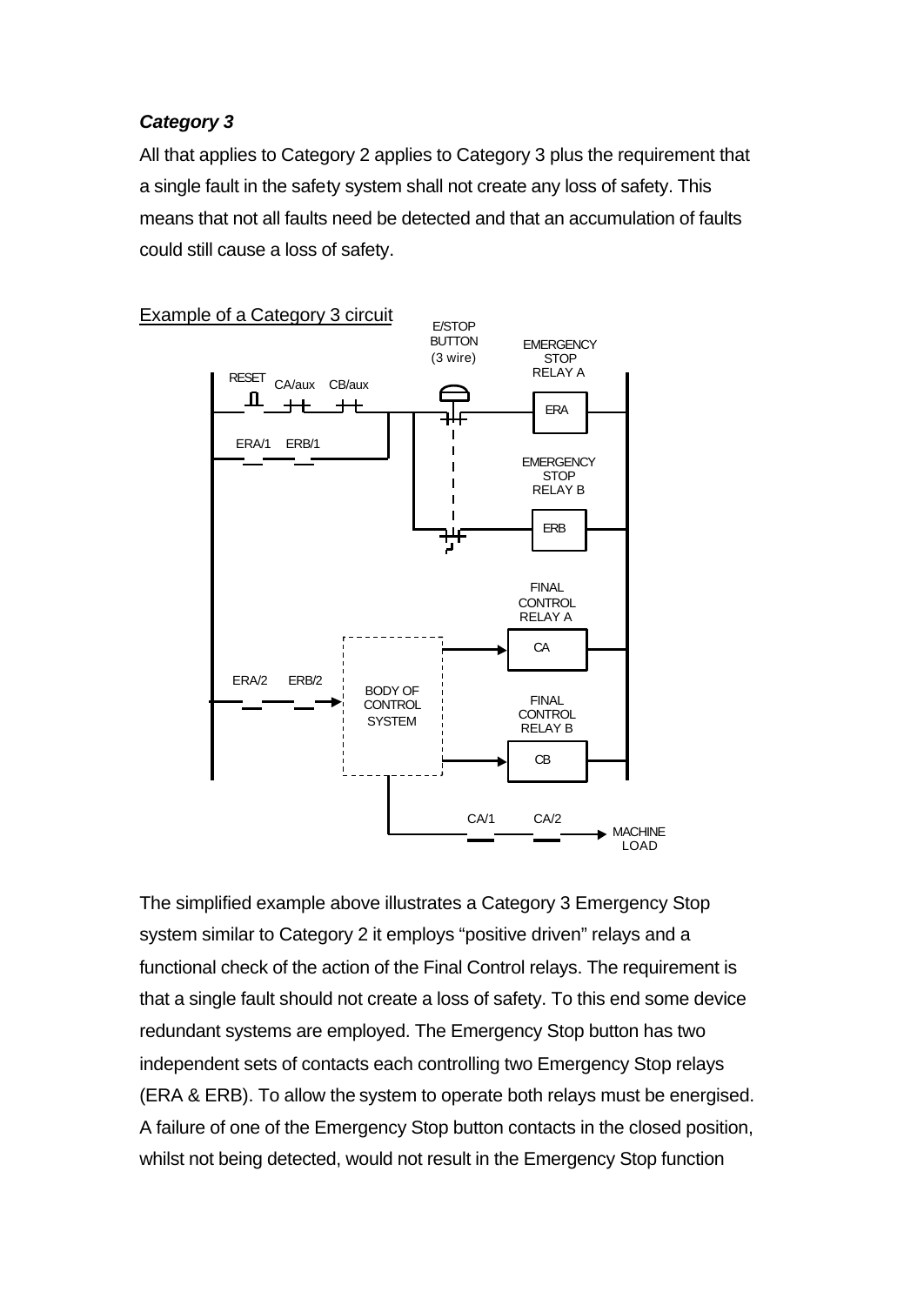being inoperative. Similarly, the Final Control relays (CA & CB) are duplicated. In this instance, however, the action of both is monitored by the feedback contacts CA/aux & CB/aux. If either of these contact assemblies should fail (welded) in the closed position then the feedback contact would not close inhibiting the safety system from being reset following a power failure or the operation of the Emergency Stop button.

The integrity of a Category 3 system is much more demanding and, clearly, the use of some redundant devices is appropriate.

When emergency stop devices are connected via flexible cables, which are subject to constant flexing then care must be taken in the design of the system. With the type of configuration shown above (known as a 3-wire system) there is an increased risk of a short circuit between cables, which may not be detected and render the safety circuits ineffective. This is a very rare occurrence, but experience has shown that it can occur. When flexing of cables is considered a potential problem a 4-wire dual channel arrangement should be employed such as that illustrated for Category 4, below, were each channel can detect any short circuit between two conductors.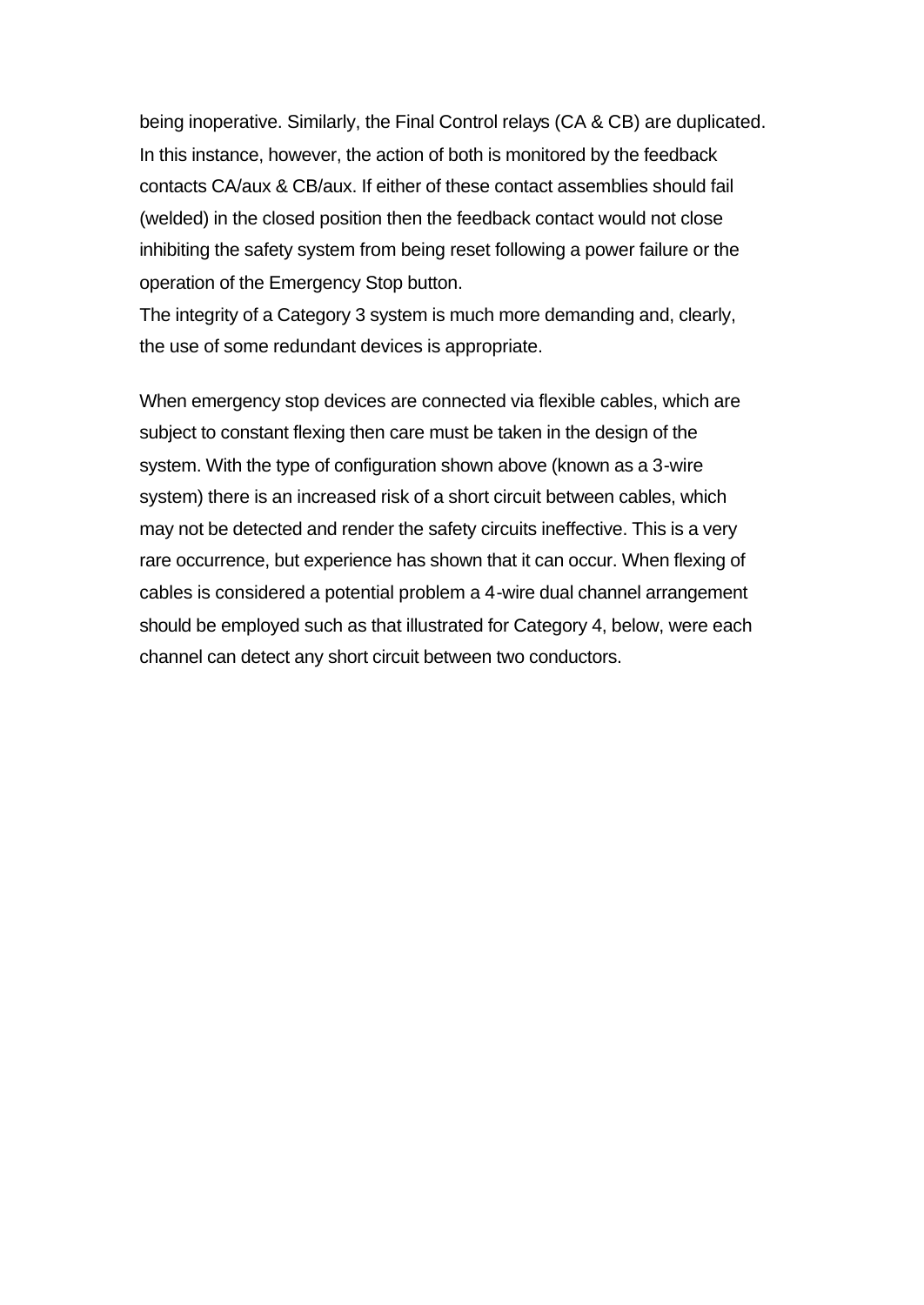This is the most demanding category. All that applies to the lower categories applies to Category 4.

- The design must employ well-proven components and principles.
- A functional check of the safety system must be performed as the machine commences operation and, if possible, periodically during operation.

Plus

- Any fault must be detected before the safety system is called upon to function so that there is no loss of safety.
- If this is not possible an accumulation of faults in the safety system shall not create any loss of safety.

## Example of a Category 4 circuit

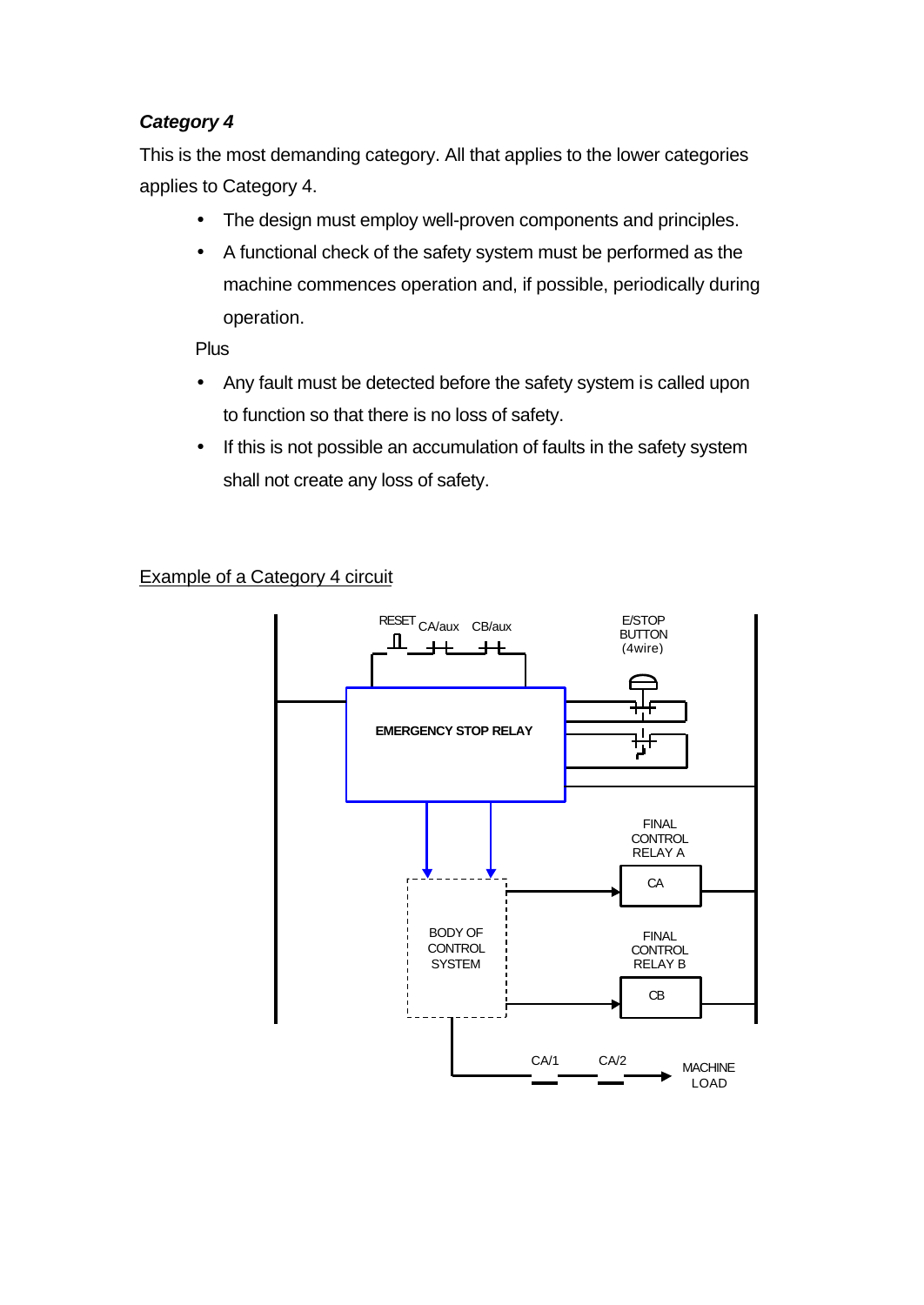Category 4 demands a very sophisticated safety system and the only practical and cost effective solution is to employ a dedicated Emergency Stop Relay. This is included in the illustration above.

Emergency Stop Relays are fail safe, maintaining the safety function in all circumstances. The circuit is redundant with built in self monitoring and the correct opening and closing of the safety function relay is automatically tested in each on/off cycle.

The unit employs a 4-wire duel channel circuit that monitors the Emergency Stop button contacts independently and can determine cross connections (i.e. due to cable damage etc.). The duplicated Final Control Relays are monitored inhibiting the safety system from being reset if a failure is detected.

The integrity of a Category 4 system is vital and, clearly, the use of redundant devices is essential.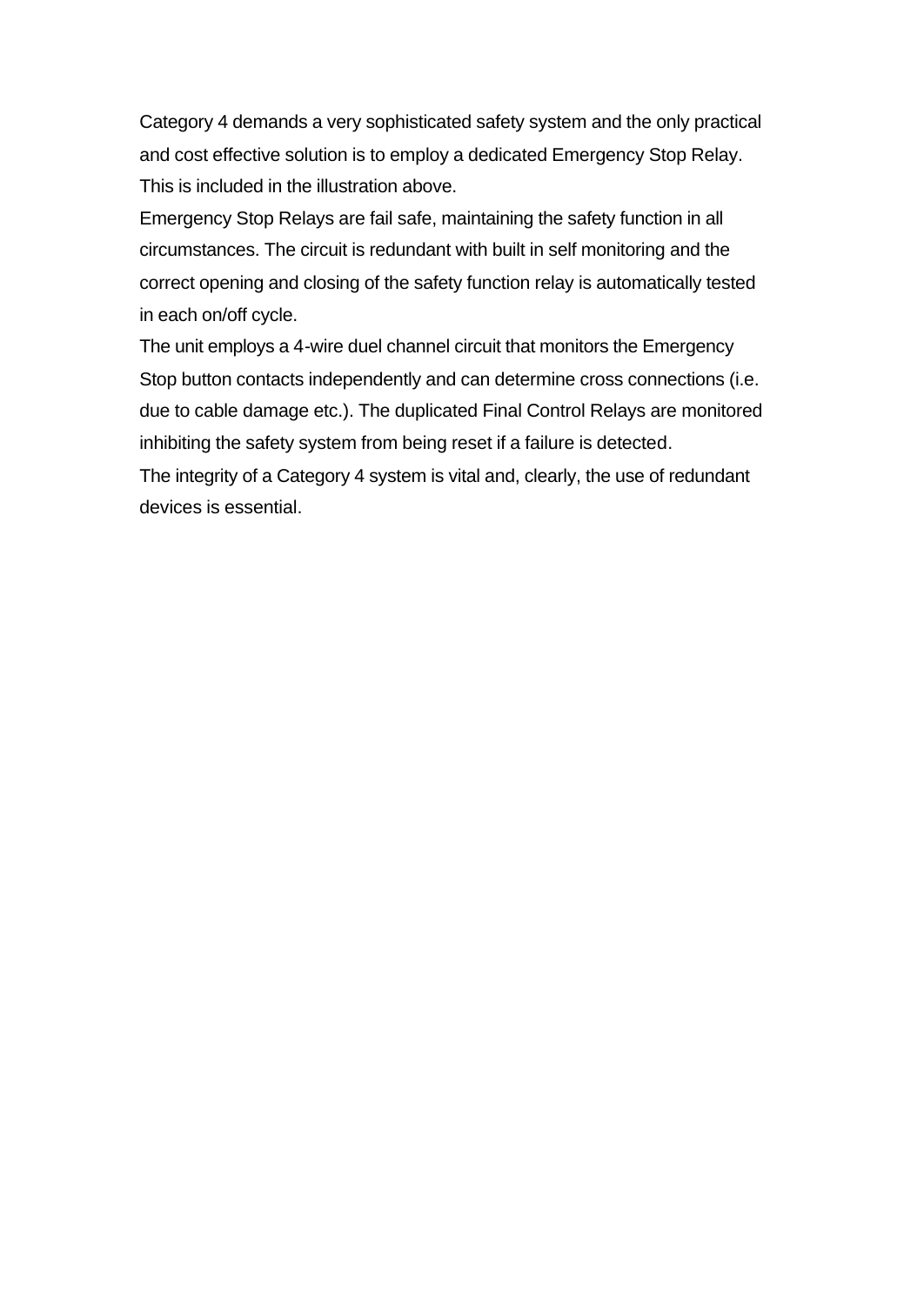## **ADDITIONAL PARTS OF THE EMERGENCY STOP SYSTEM**

When designing the Emergency Stop safety system there is a tendency to think only in terms of the electrical controls. It is vital to take into account all the sources of power used on the machine, pneumatic, hydraulic, etc., and for the safety system to encompass them. It is important to remember that, unlike most standard ac electrical systems, pneumatic and hydraulic systems may retain significant amounts of energy even when the primary supply source has been isolated. From a safety perspective this retained energy may be a hazard or on the other hand the retained energy may be used to retard the hazard. These should be significant considerations in the safety design.

#### *Safety Shutoff Solenoids*

Special safety soft start/dump valves are available and should be used as appropriate, particularly in the primary supply. These valves, when first energised, allow for a slow build-up of pressure in the system, providing time for faults, such as leaking valves etc. to become apparent before the system has generated enough energy to be a significant hazard. Integrated into the Emergency Stop system the valve allows the supply to be shut off and the pressure retained in the system to be quickly "dumped" from the system.

#### *Pressure Proving*

In pressure-powered systems, consideration should be given to providing "proving" feedback to the safety system, via a pressure switch. As with the electrical systems, this would confirm that following a supply shutdown that the pressure in the system has been removed or lowered to a safe level. It is common practice to employ a valve plug proving contact, although this is only indicative of a safe pressure by virtue of the valve being closed. This configuration would be a requirement of most Category 3 or 4 systems and it desirability should be considered for Category 2. Device redundancy

would be provided by safety isolation of the electrical control feeds to the individual control solenoids.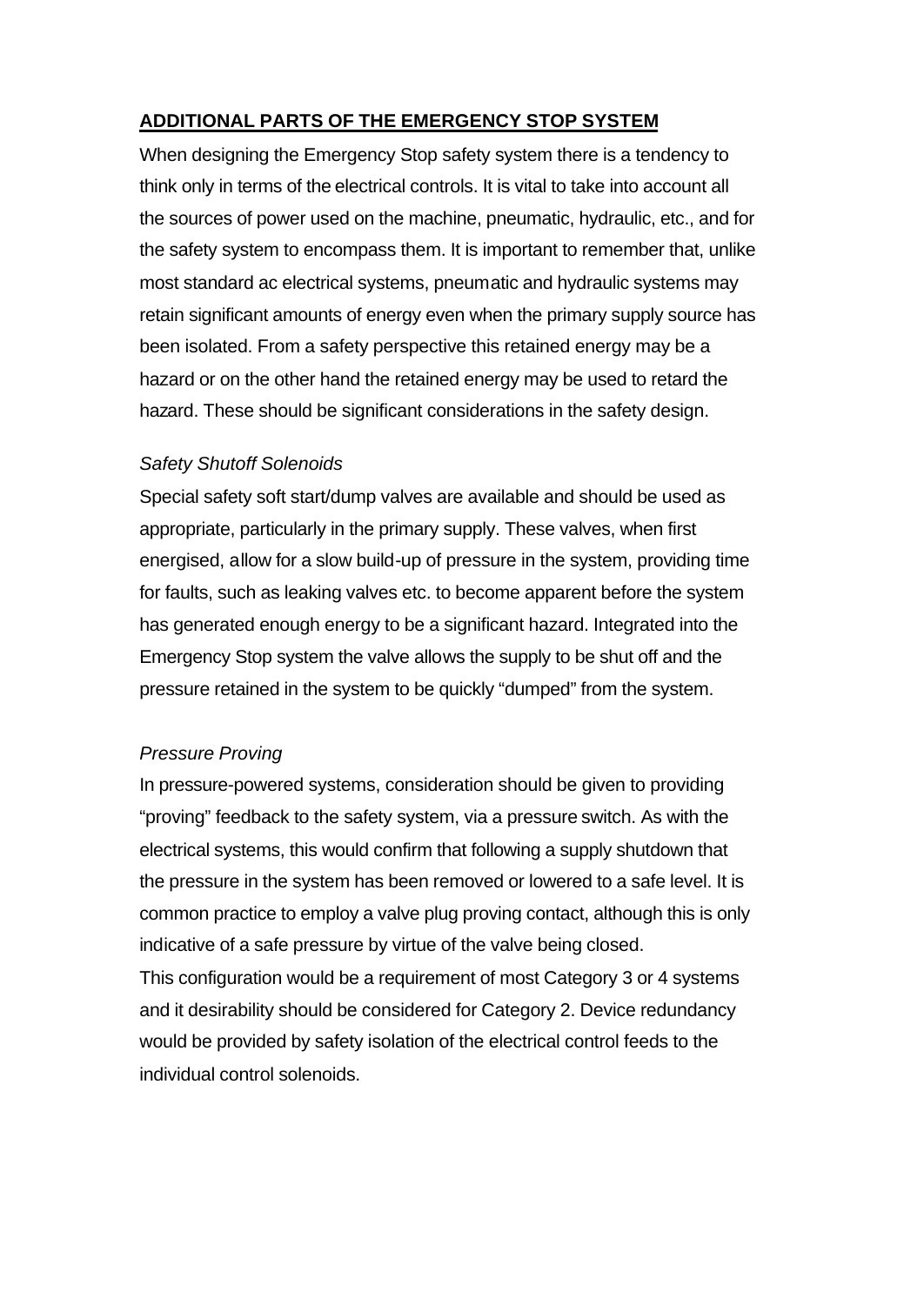#### Example of a Category 3 circuit with Pressure Proving



#### *Valve Proving*

Valve redundancy may be demanded and in its simplest configuration can be provided in the form of two shut off valves in series known as a "double block". However, unlike electrical contactors with positively driven contacts, the successful operation of the valves (as a tight shut off) cannot be, absolutely, proven by limit switches. Pressure switches cannot be relied upon as trapped pressures between Valves may indicate a failure when none exists.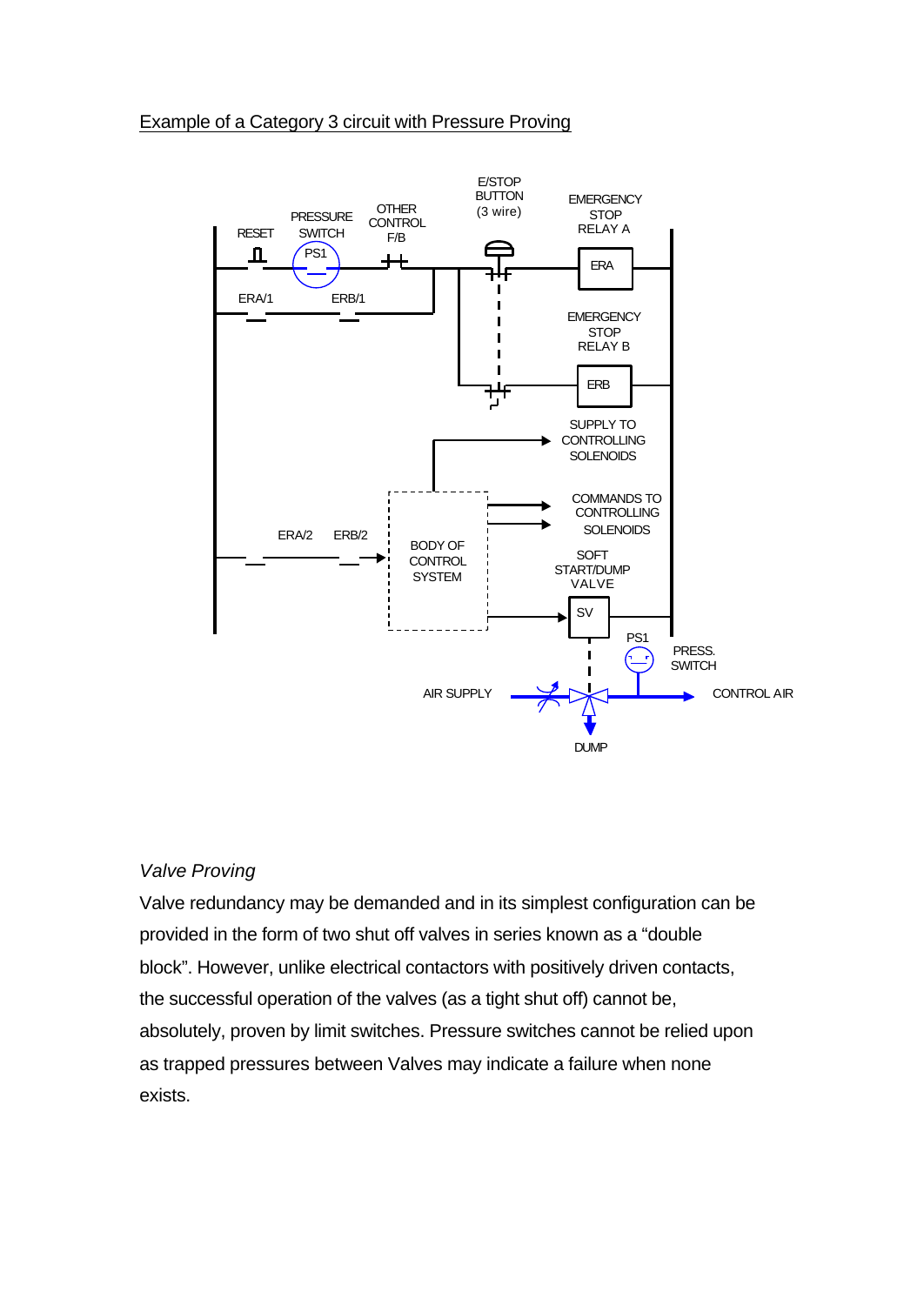

**Basic Double Block Valve system**

A system is required to test the valves is required. In practice, this can only be undertaken prior to starting the system.



**Simple Valve Proving System**

This operates as follows: -

Both valves 1 & 2 are closed.

*VALVE 1 TEST*

- 1. Valve 3 opens to vent the connecting pipe to atmosphere (or a vacuum is drawn).
- 2. Valve 3 closes.
- 3. After a preset time pressure switch PS2 (set at a low level) is checked to ensure that there has been no pressure build-up indicating that Valve 1 is leaking.

*VALVE 2 TEST*

- 4. Valve 1 opens to pressurise the connecting pipe.
- 5. Pressure switch PS1 (set at a high level) closes at this pressure.
- 6. Valve 1 closes.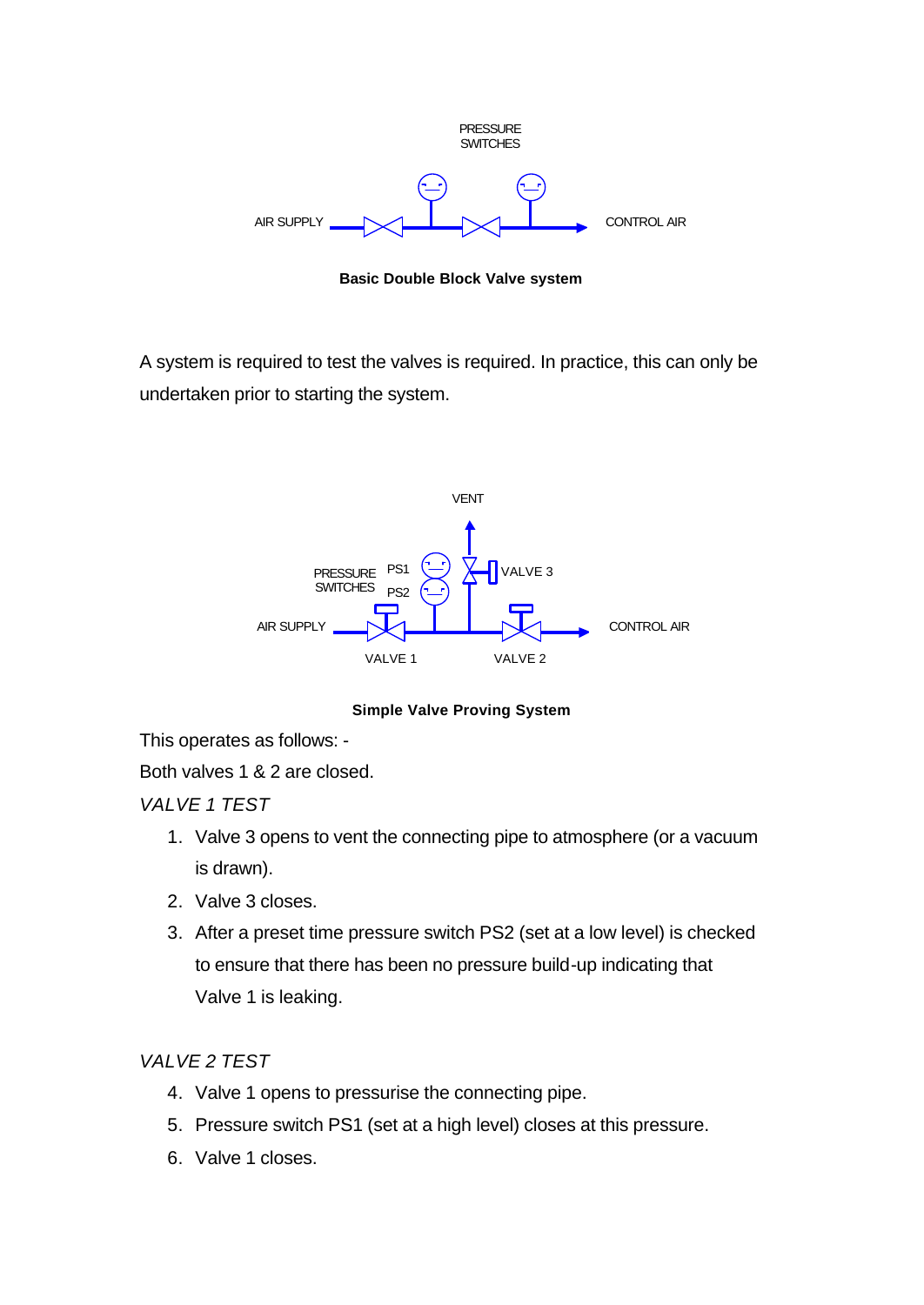7. After a preset time pressure switch PS1 remains closed proving that the pressure has not fallen indicating that Valve 2 (or Valve 3) is not leaking.

Should any valve fail the testing then the operation of the safety system will be inhibited.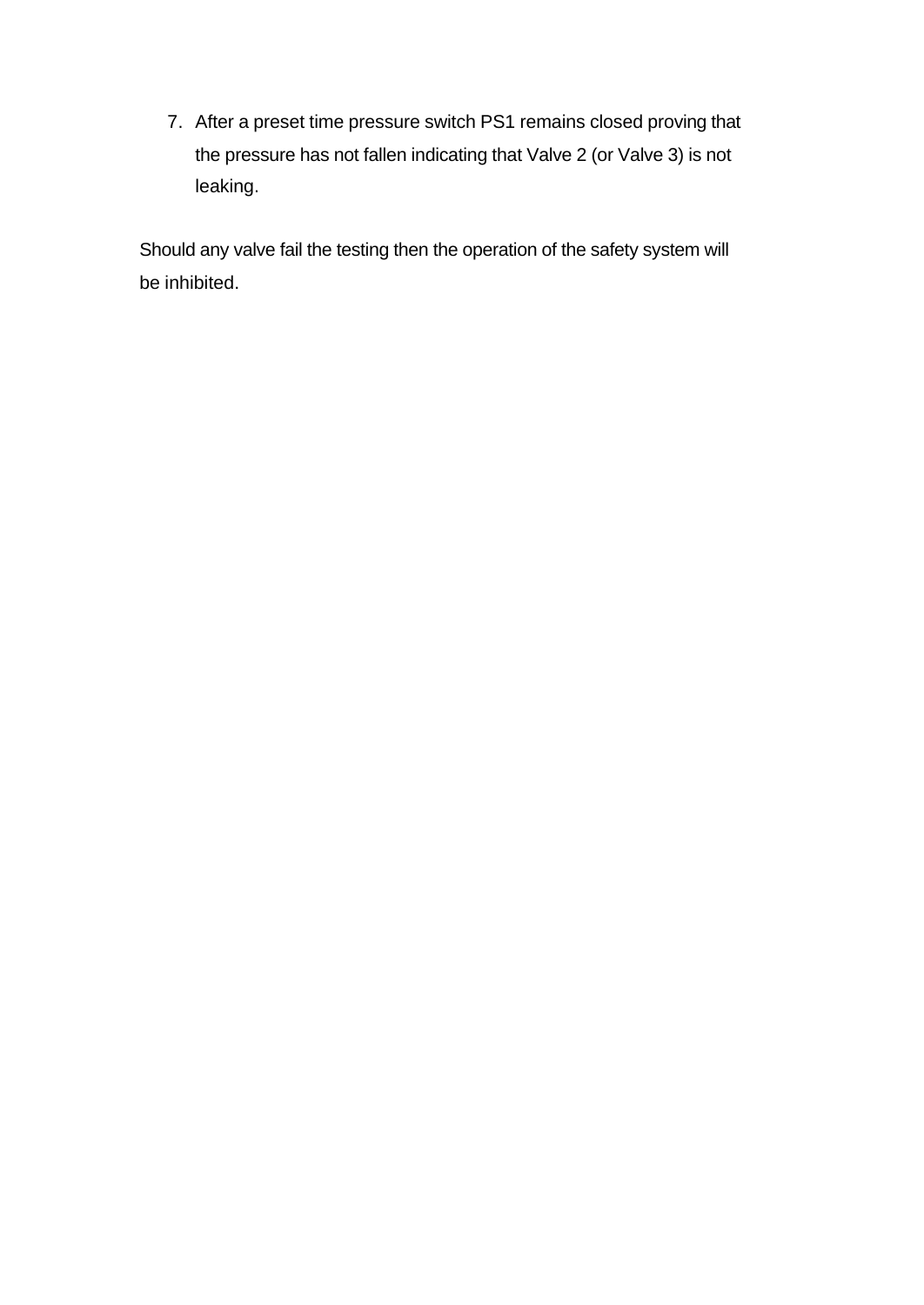## **THE LAST RESORT**

The emergency stop is the control you hope never to use but if it is necessary to resort to using it, it must work, reliably and safely.

The design of the emergency stop system should take into account that, hopefully, it will be used very infrequently but it must be available and ready for operation at all times. During, possibly years of inactivity the circuitry may be subjected to neglect, wear, contamination etc. but if the time comes, and all the safety measures fail to prevent the risk becoming realised then the Emergency Stop system may be the last resort in preventing or reducing the consequences of an accident.

*The emergency stop system should NEVER be an alternative to proper safeguarding nor as a substitute for proper automatic safety devices.*